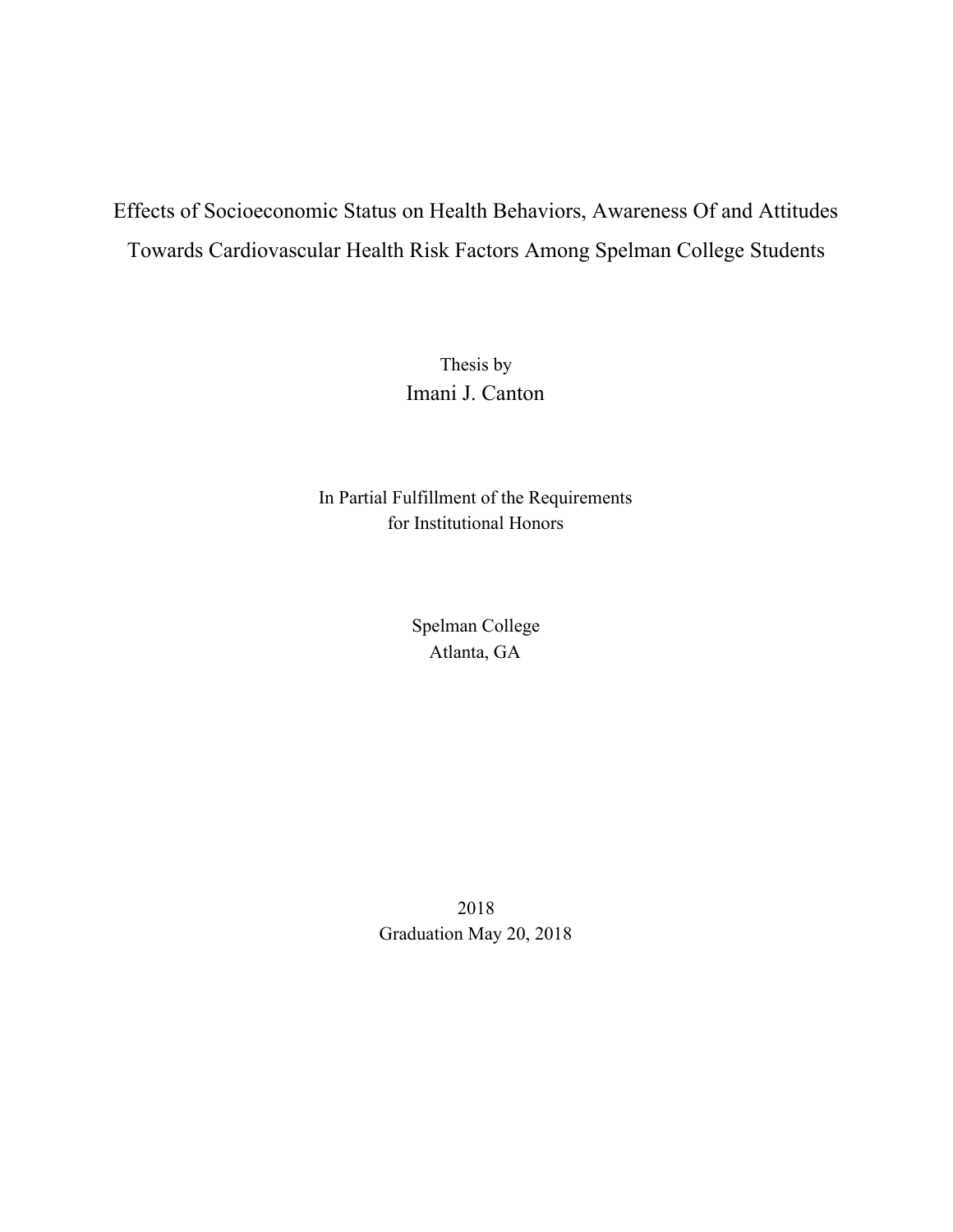# **Abstract**

 According to the American Heart Association, Cardiovascular disease (CVD) remains the number 1 killer of Americans and presents a disproportionate toll on racial/ethnic minority populations<sup>1</sup> because of complex factors such as income and education<sup>2</sup>. These complex factors may contribute to why CVD death rates are 33% higher for blacks than for the overall population in the United States<sup>1</sup>. Therefore, the purpose of this research is to determine whether socioeconomic status (SES), which is primarily measured by income, education, and/or occupation<sup>3</sup>, impacts Spelman College students' health behaviors, their level of awareness of the risk of cardiovascular disease, and their attitudes towards lifestyle habits that may contribute to or prevent the disease. Furthermore, I would also like to understand the effects of obesity at the molecular level. Risk factors of CVD include high blood pressure, obesity, Type 2 Diabetes, and High Cholesterol<sup>4</sup>. The mechanisms behind cardiovascular disease and its risk factors were first researched to better explain why this research is important. Based on student questionnaire, household income, not education of parents, primarily impacts Spelman College students health behaviors, their level of awareness of the risk of cardiovascular disease, and their attitudes towards lifestyle habits that may contribute to or prevent the disease. Based on real time PCR, I found that mRNA expression of mitofusin 2, the mitochondrial fusion regulator decreased 32% in response to increasing doses of resistin. Expression of the other regulators of mitochondrial fusion and fission were unchanged following resistin treatment. These questionnaire data and RASM study data suggest that a lower household income, and the effect of the hormone resistin on mitochondrial fragmentation protein contribute to the development of cardiovascular disease.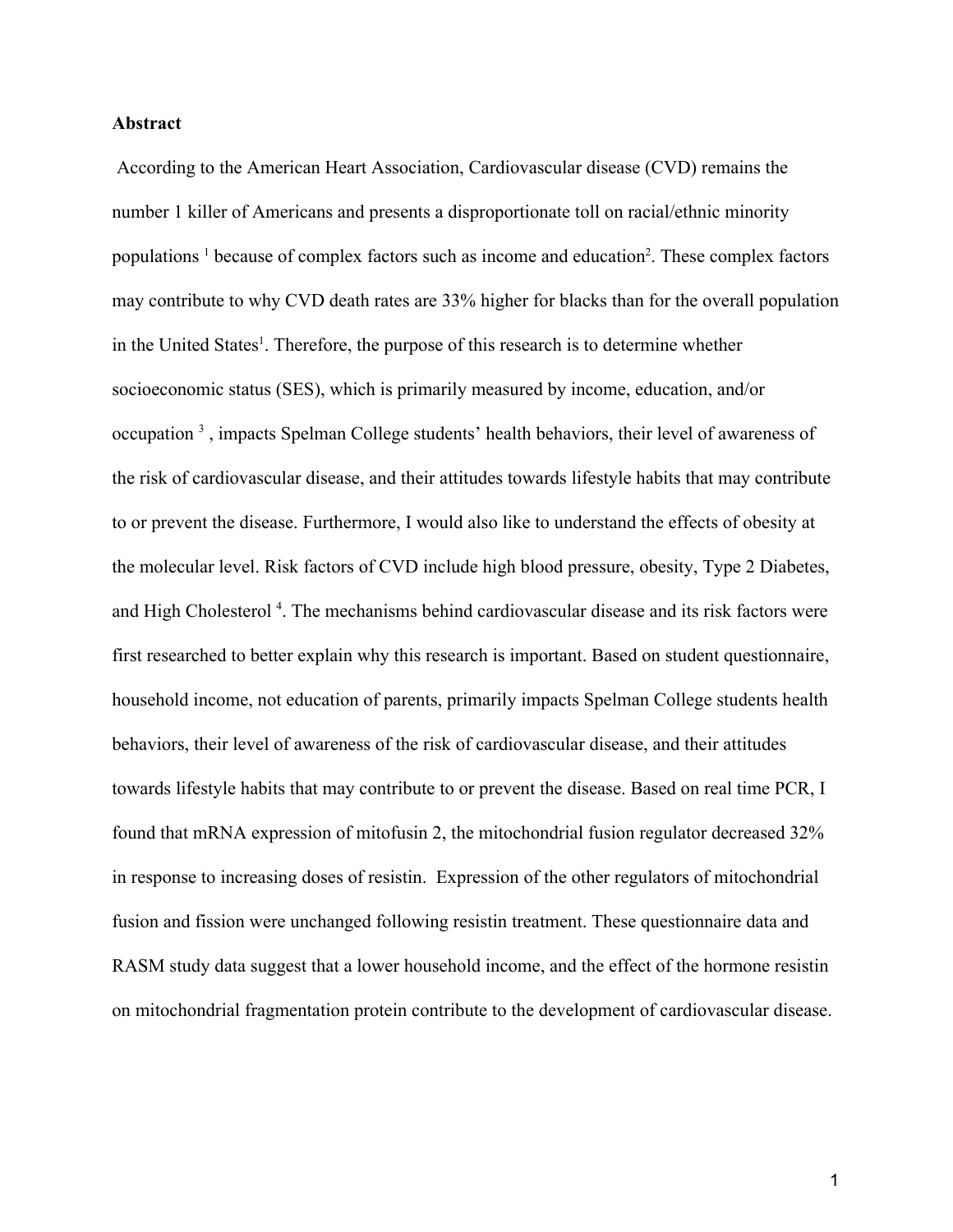# **Introduction**

Cardiovascular Disease or heart disease, includes many problems that often involve atherosclerosis<sup>5</sup>. Endothelial cells that line blood vessels provide a semi-permeable barrier that balances the exchange of fluid, nutrients, gases, and waste between the blood and tissues <sup>5</sup>. These cells also provide a surface that typically allows cellular elements of the blood to flow without sticking to the vessel unless some injury has occured. Endothelial cells, in response to distress, secrete cytokines that trigger and sustain an inflammatory response<sup>5</sup>. Atherosclerosis begins when there is an injury or a disturbance to the endothelial cell layer of arteries  $<sup>5</sup>$ . These</sup> disturbances can include hypertension, high cholesterol, and chronically elevated blood glucose levels, all of which are risk factors for cardiovascular disease <sup>5</sup>. In response to these triggering factors, leukocytes migrate and adhere to the endothelial cells as an initial step of the inflammatory response<sup>5</sup>. The leukocytes migrate beneath the endothelial cells and as a result, the endothelial cells change their shape and loosen their tight junctions<sup>5</sup>. As a result, there is an increase in the endothelial permeability to fluid, lipids, and leukocytes <sup>5</sup>. Low-density lipoprotein (LDL) enter the arterial wall (into the intima) and undergo oxidation  $<sup>5</sup>$ . Macrophages which are</sup> activated by the presence of LDL, phagocytose the oxidised LDL<sup>5</sup>. Macrophages, filled with the lipids they take up are referred to as "foam cells", eventually undergo apoptosis. Since the triggers are present (for example high levels of LDL or hypertension) the lipids continue to accumulate in the intima and the inflammatory process persists<sup>5</sup>.

Atherosclerosis is a degenerative process that takes place over years, even decades. Fatty streaks are the first signs of atherosclerosis that can be seen without magnification and occur in the aorta and coronary arteries of most people by age  $20<sup>5</sup>$ . The fatty streaks consist of foam cells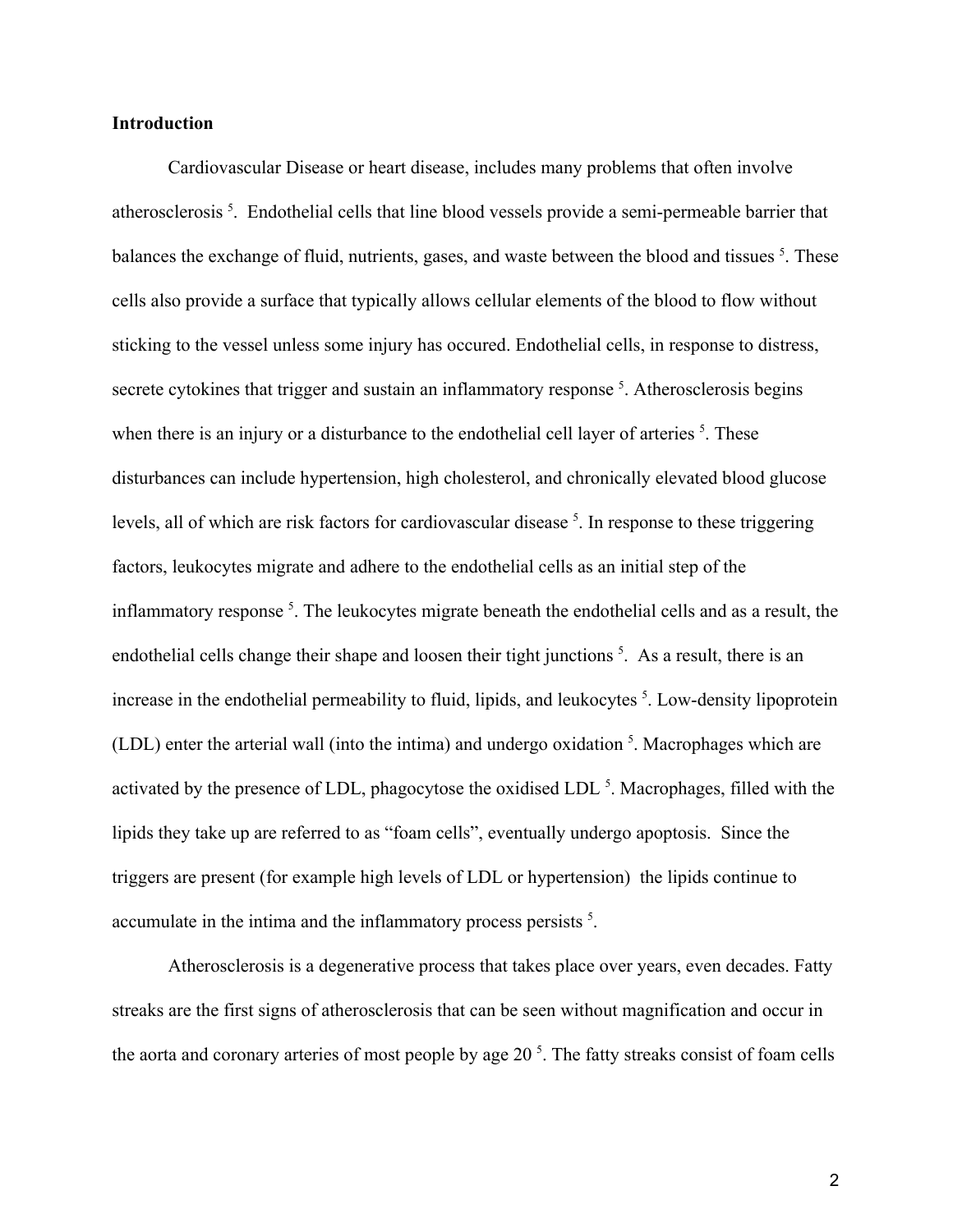in the arterial wall just below the endothelium.<sup>5</sup> Over time, these streaks can evolve into atherosclerotic plaques, remain stable or even regress.<sup>5</sup> If these fatty streaks evolve into atherosclerotic plaques, they will thicken the walls of the arteries and hinder blood flow, which is a vital event to survival.<sup>5</sup> Possible disturbances to cause this entire inflammatory response include hypertension, high cholesterol, and chronically elevated blood glucose levels, which are all risk factors of cardiovascular disease.<sup>5</sup>

As stated in a review by Swift et al  $<sup>6</sup>$ , there is an extremely high prevalence of</sup> overweight/obesity in Western society and, particularly in patients with Coronary Heart Disease (CHD). In the Navar et al<sup>7</sup> study, it is established that a sedentary lifestyle is a major modifiable risk factor for CHD. Several observational studies have shown that formal Cardiac Rehabilitation and Exercise Training (CRET) promotes safe, successful weight reduction and weight maintenance especially with people who have metabolic syndrome.<sup>6</sup> Metabolic syndrome (MetSyn) is a condition where an individual has combined CVD risk factors of hypertension, high blood sugar, unhealthy cholesterol levels, and abdominal fat. <sup>6</sup> Lavie found when CRET was prescribed to individuals who have MetSyn and CHD, there was a 37% reduction in the prevalence of MetSyn.<sup>6</sup> Many Americans have MetSyn because the American diet is high in salt and fat and Americans eat large portions.<sup>6</sup> It is also beneficial to understand the effects of obesity at the molecular level.

Impaired mitochondrial dynamics have been shown to lead to vascular disease <sup>8</sup>. The mitochondrion is the "powerhouse" of all cells because it converts oxygen and nutrients into adenosine triphosphate (ATP), which is the chemical energy that powers the cell's metabolic activity . Without mitochondria, there would be less survival of larger animals and humans

3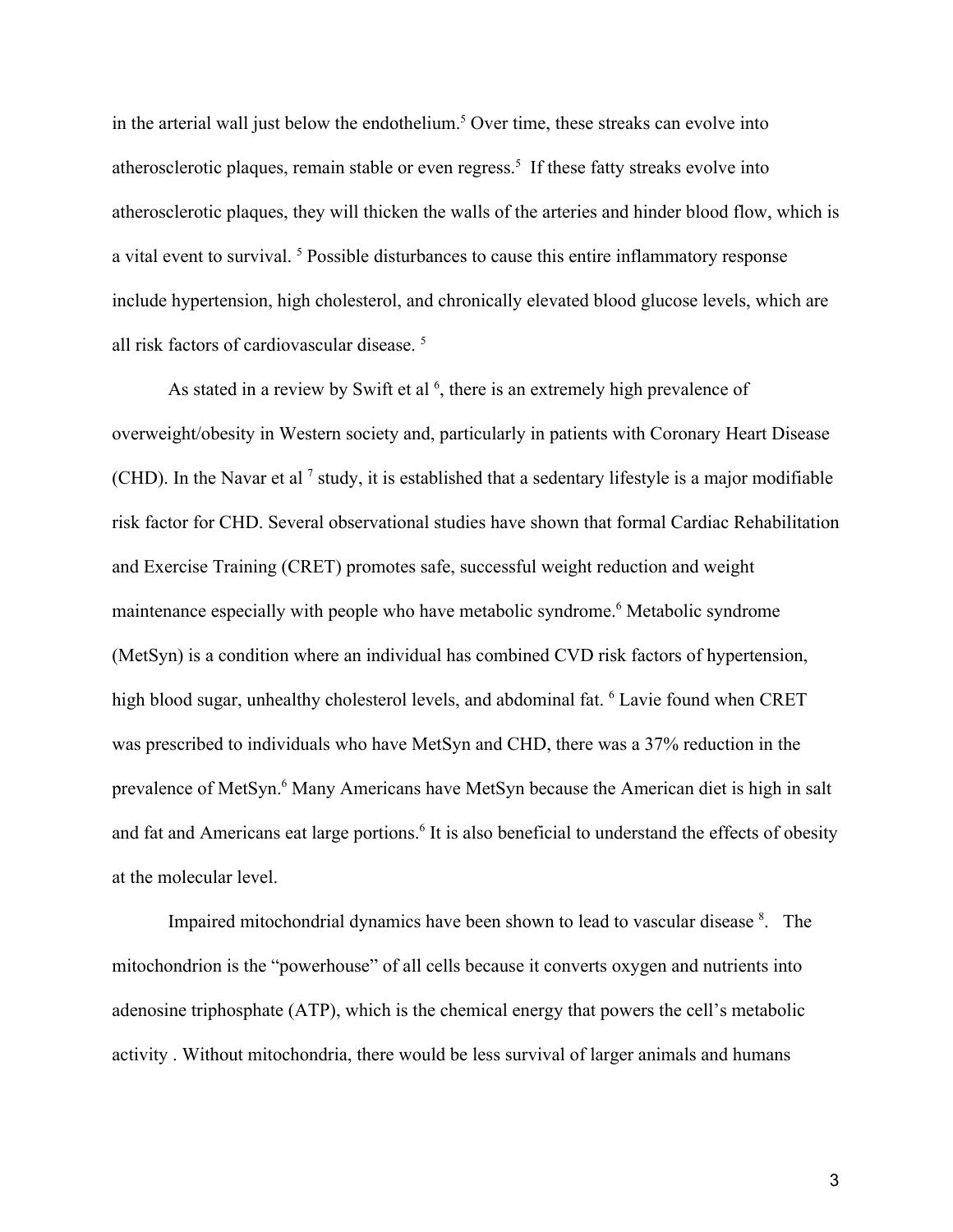because efficiency of producing energy would decrease. Mitochondria maintain their homeostasis through fission and fusion, a process called mitochondrial dynamics<sup>9</sup>. Mitochondrial fusion is regulated by the OPA1 and Mfn2 genes and mitochondrial fission is regulated by the Drp1 and Fis1 genes<sup>9</sup>. There has been evidence that people who are obese have impaired mitochondrial dynamics; there is an imbalance of fused and fragmented mitochondria<sup>8</sup>. Adipocytes, or fat cells, secrete a hormone called resistin and it correlates with vascular disease <sup>8</sup>. Therefore, it is also important to determine the effect of resistin on the expression of the mitochondrial dynamics protein machinery.

Cardiovascular disease has many modifiable and non-modifiable risk factors<sup>4</sup>. While this study will focus on the modifiable risk factors such as hypertension, obesity, high cholesterol, and Type II Diabetes, it is important to note non-modifiable risk factors that contribute to this disease<sup>4</sup>. Aging, gender, family history, and ethnicity are all non-modifiable risk factors of cardiovascular disease<sup>4</sup>. With aging comes inevitable narrowing of the arteries which increases the risk of developing CVD<sup>4</sup>. In general, men have a higher risk for heart attack than women, but after women reach menopause and their estrogen levels drop, the gap narrows<sup>4</sup>. If CVD runs in the family and therefore in the genes, it places individuals at a higher risk of also developing cardiovascular disease<sup>4</sup>. Unfortunately, there is nothing that can be done to "reduce" these risk factors however, various studies show that the modifiable risk factors which include obesity, hypertension, high cholesterol, and Type II Diabetes can be improved and even eliminated through lifestyle changes including physical activity and healthy diet<sup>4</sup>. While these lifestyle changes may appear easy to achieve, researchers have found that as socioeconomic status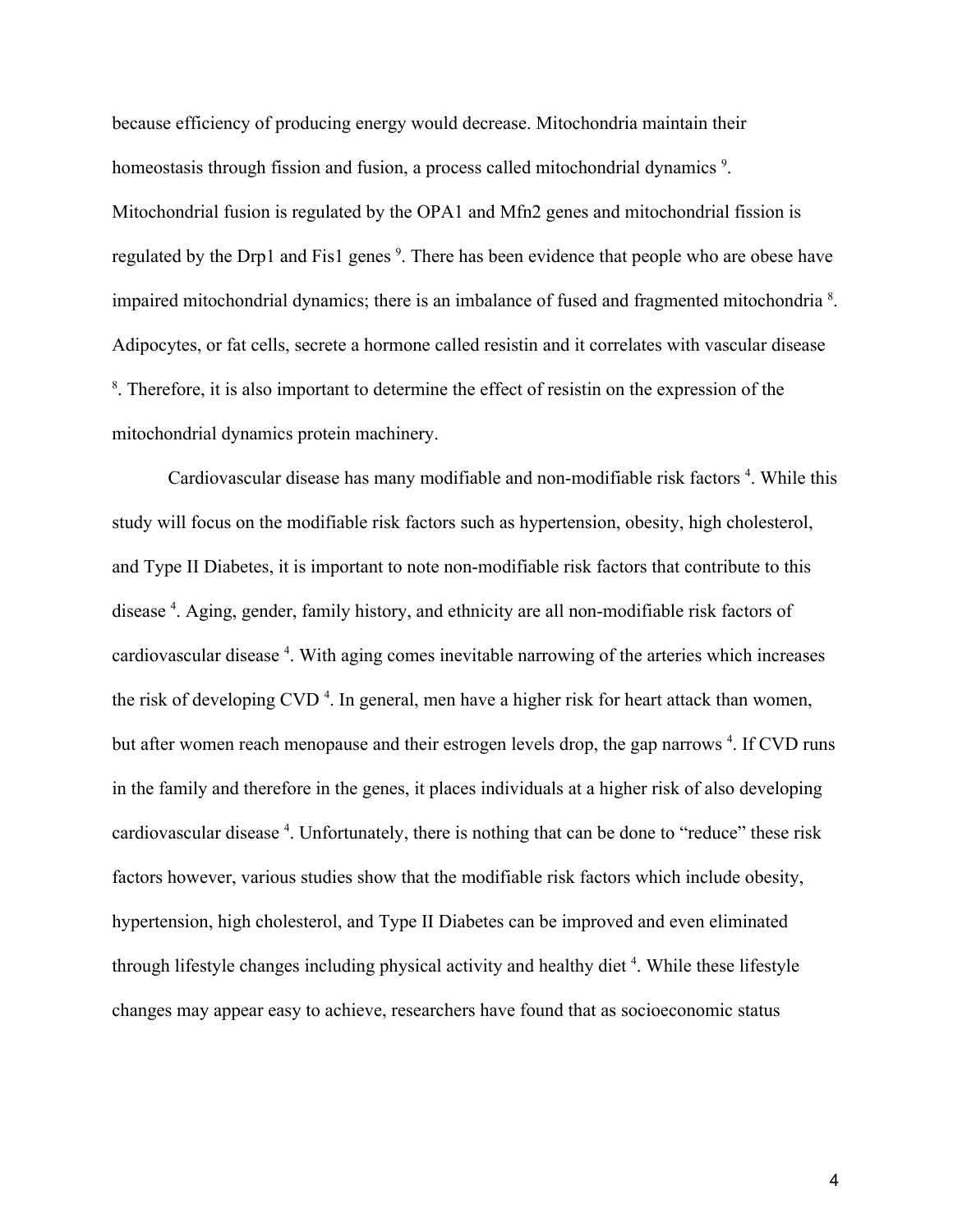increases, heart disease mortality decreases<sup>3</sup>. This means economic and social factors also contribute to making lifestyle changes.

According to a study conducted by Williams et al  $<sup>3</sup>$ , heart disease mortality decreases as</sup> socioeconomic status increases. Socioeconomic status (SES) measures income, education, and/or occupational status and "is among the most robust of determinants of variations in health outcomes in virtually every society throughout the world"<sup>3</sup>. SES impacts individual's lifestyle choices such as choosing healthy, nutritious foods. In Ver Ploeg's study, food deserts are defined as residential areas with limited access to affordable and nutritious food <sup>10</sup>. Cooksey-Stowers asserts that living in a food desert is linked to a poor diet and greater risk of obesity, a modifiable risk factor of CVD<sup>11</sup>. As stated in a report from the Centers for Disease Control and Prevention, 48% of African American (AA) women have heart disease and are at twice as high risk of dying from the disease <sup>12</sup>. SES is likely to play a key role in generating this discrepancy. The goal of this project is twofold: 1) to evaluate how obesity affects the body at a molecular level by changing the mitochondrial metabolism and 2) to determine the impact of SES on their health behaviors, level of awareness of the risk of CVD, and attitudes towards lifestyle habits that may contribute to or prevent the disease within AA female population. Thus in this study, I examined the effects of the hormone resistin on mitochondrial fusion and fission gene expression and I gave 39 Spelman students a questionnaire to determine if SES impacts their health behaviors, level of awareness of the risk of CVD, and their attitudes towards lifestyle habits that may contribute to or prevent the disease.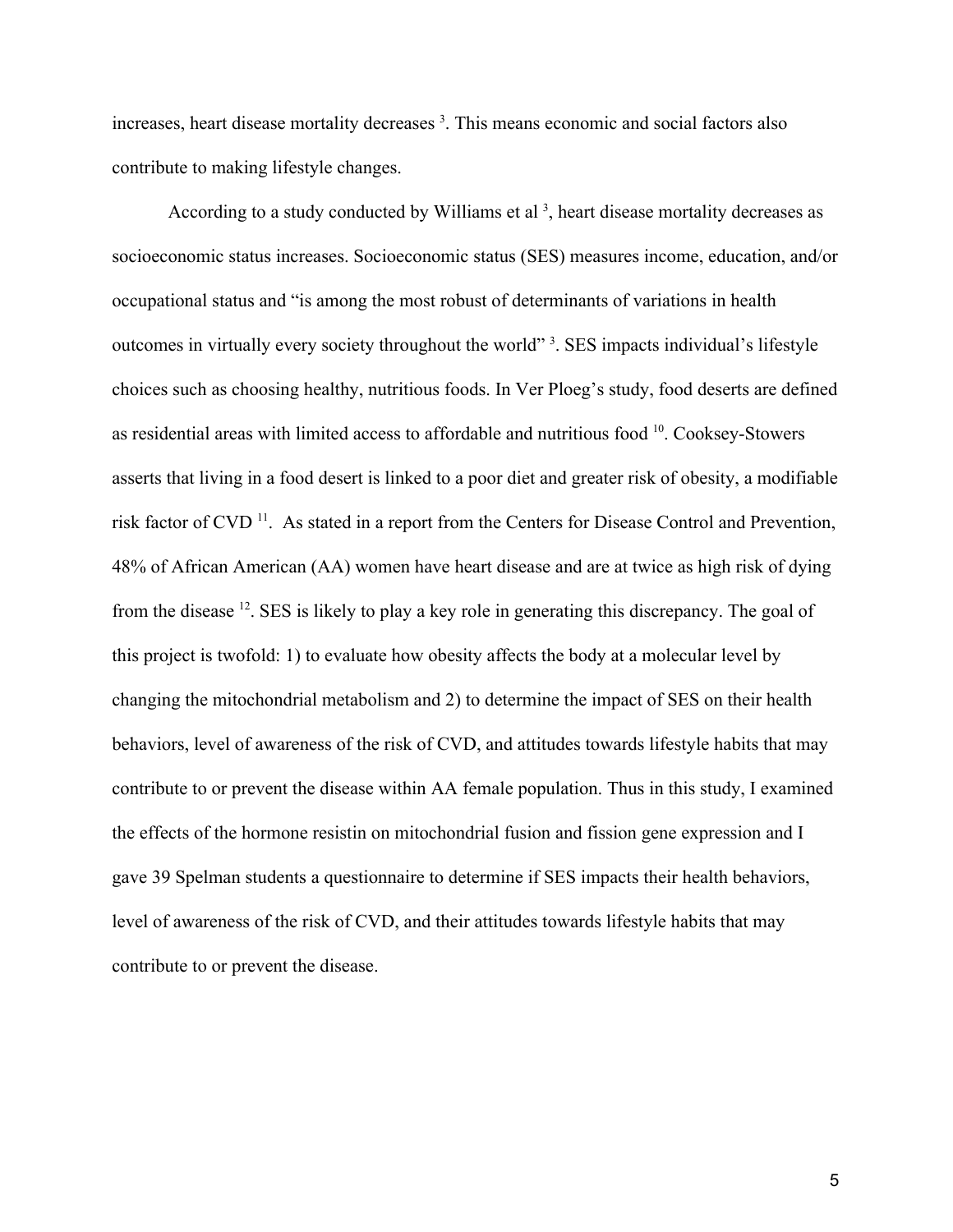# **Methods**

#### **Student Questionnaire**

The questionnaire cohort consisted of 39 African American women attending Spelman College, classified as sophomore or senior, and enrolled in Sophomore/Senior Seminar course, (ages 18-22). Students were provided with information about the nature of the survey and type of questions it would consist of. Once the consent form was signed, the students responded to the questions in the survey (skipping those they were not willing to address for any reason). Questions consisted of demographic information such as age and hometown, plus a series of questions on: general health, behaviors, lifestyle habits, dietary patterns, socioeconomic status, and general attitudes towards health. For analysis purposes, Yes and No questions were coded to "1" and "2" respectively. Some questions assessing attitudes towards health habits and lifestyle choices were using four-level Likert Scale ranging from: "Strongly Agree," "Agree," "Disagree," and "Strongly Disagree". In order to measure participant's self-perceived sense of health status, body image, and risk of CVD. "Strongly Agree" was coded as "1," "Agree" to "2", "Disagree" to "3," and "Strongly Disagree" to "4."

# **Rat Aortic Smooth Muscle Cell Culture**

Rat aortic smooth muscle cells (RASM) were purchased from Lonza and cultured in Dulbecco's Modified Eagle's Medium F/12 media supplemented with 10% Fetal Bovine Serum (FBS) and 1% Penicillin/Streptomycin at 37°C and 5% CO<sub>2</sub>. Cells were used at passages 6-12 and serum-starved for 48 hours before stimulation with vehicle control or rat recombinant resistin (Bio Vision).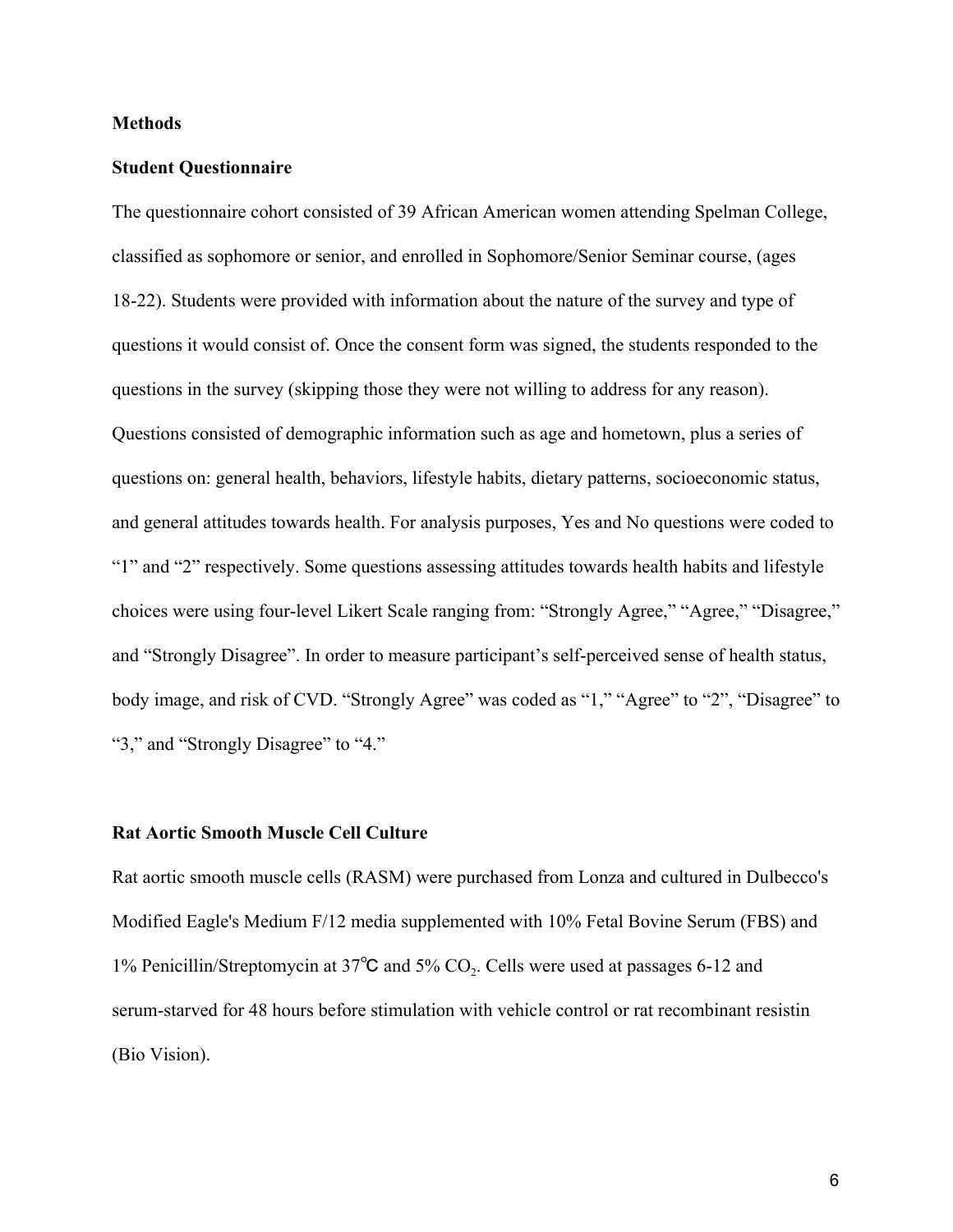#### **Resistin and Cell Treatments**

To determine the effect of resistin on the expression of mitochondrial dynamic genes, 70-80% confluent RASM were serum-starved in Opti-MEM for 48 hours (FBS was removed for stimulation of cells). For the dose response study, cells were stimulated with varying doses of resistin (0 ng/ml, 10 ng/ml, 25 ng/ml, and 60 ng/mL) for 2 hours and then the cells were harvested and used for gene expression analysis.

# **Quantitative RT-PCR**

To determine the effects of resistin on mitochondrial fission and fusion proteins, RNA was extracted from RASM stimulated with vehicle or resistin using an RNeasy mini kit (Qiagen) following the manufacturer's protocol. cDNA was produced by reverse transcription from mRNA using the iScript cDNA synthesis kit (BioRad). RT-PCR was performed using the LightCycler® FastStart DNA Master SYBR Green I. The mRNA analyzed included: Mfn2, Opa1, Drp1, and Fis1 and mRNA expression was normalized to Beta actin (control).

# **Statistical Analysis**

#### **Questionnaire Study**

SPSS was utilized to analyze questionnaire data. Statistical significance was set at a probability value p<0.05. Correlations were determined by R (Pearson) score from trend lines used in the graphs. R scores were converted to p-values using an online calculator.

# **RASM Study**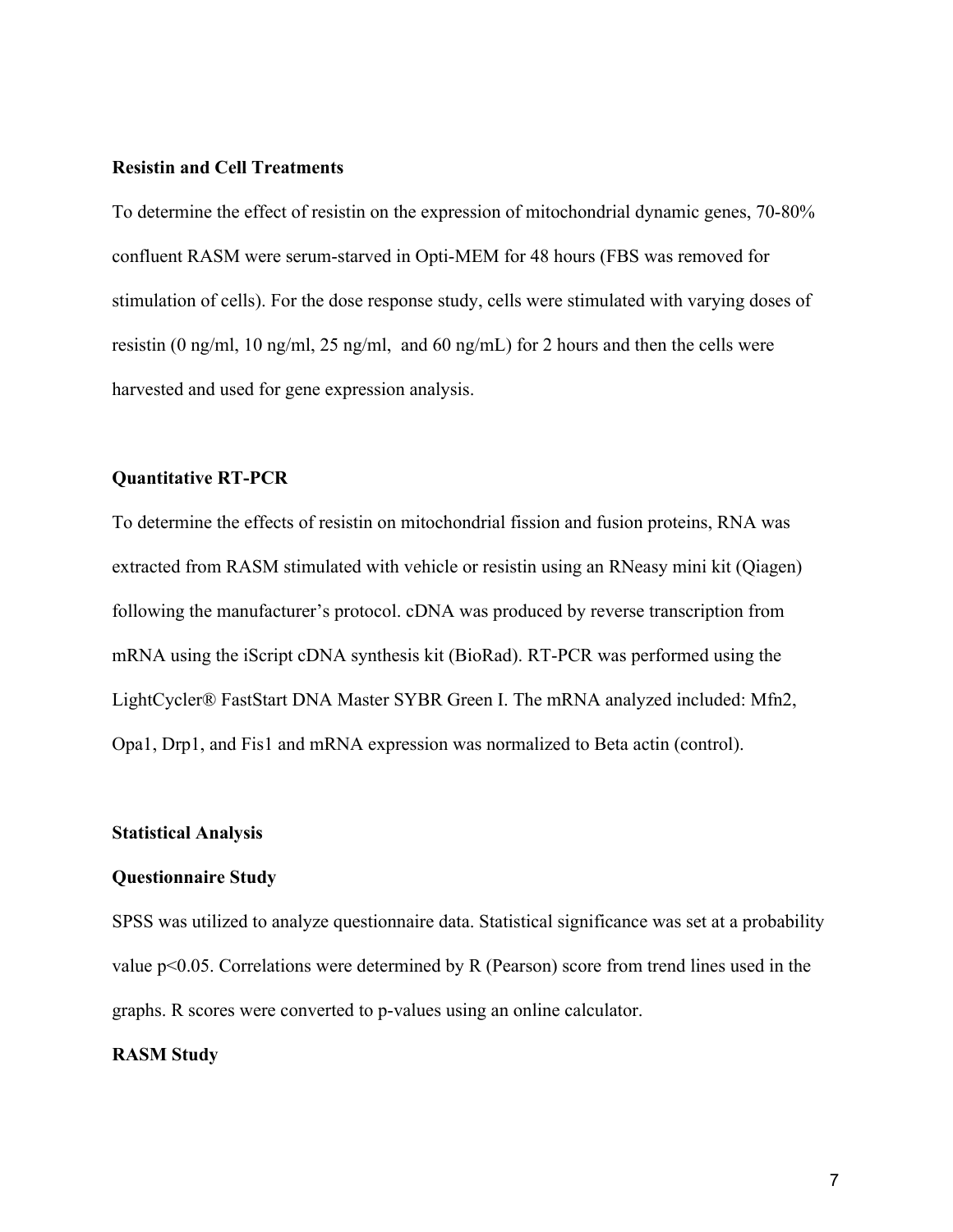Data is the mean of three dose-response experiments  $+/-$  the standard error of the mean. Statistical significance was set at a probability value  $p<0.05$ .

# **Results**

#### **Questionnaire Study**

Based on the self-reported values, the study population consists of student's ranging in age between 18 to 22 years old, with an average of 20.62+/-1.23 years old (Table 1). The average weight of the students is 156.79+/-50.53 lbs and the average height is 63.99+/-2.80 inches (Table 1). For African American women of all ages, the national average weight and height are 188 lbs and 5 feet and 4 inches <sup>13</sup>. BMI decreased as participant's parental/guardian highest education level increased ( **Figure 1A**). There is significant direct correlation between highest education level and BMI ( $N=38$ ,  $R^2=0.372$ ,  $p=0.022$ ). BMI did not significantly change as participant's household income changed. There was no significant correlation (N=25, **Figure 1B**). Percent of students who were normal/underweight and overweight/obese were compared to parent/guardian highest education level. Bachelor's degree category has a higher percent of overweight/obese participants (**Figure 1C**).

Participants were asked about their childhood intake of grains, fruits, vegetables, and protein with every meal. Answer choices were "yes, I ate grains, fruits, vegetables, and protein with every meal" and "no, I did not eat grains, fruits, vegetables, and protein with every meal." Parental/guardian highest education level did not affect participant's intake of grains, fruits, vegetables, and protein as children (**Figure 2A**). N=38. The relationship between the two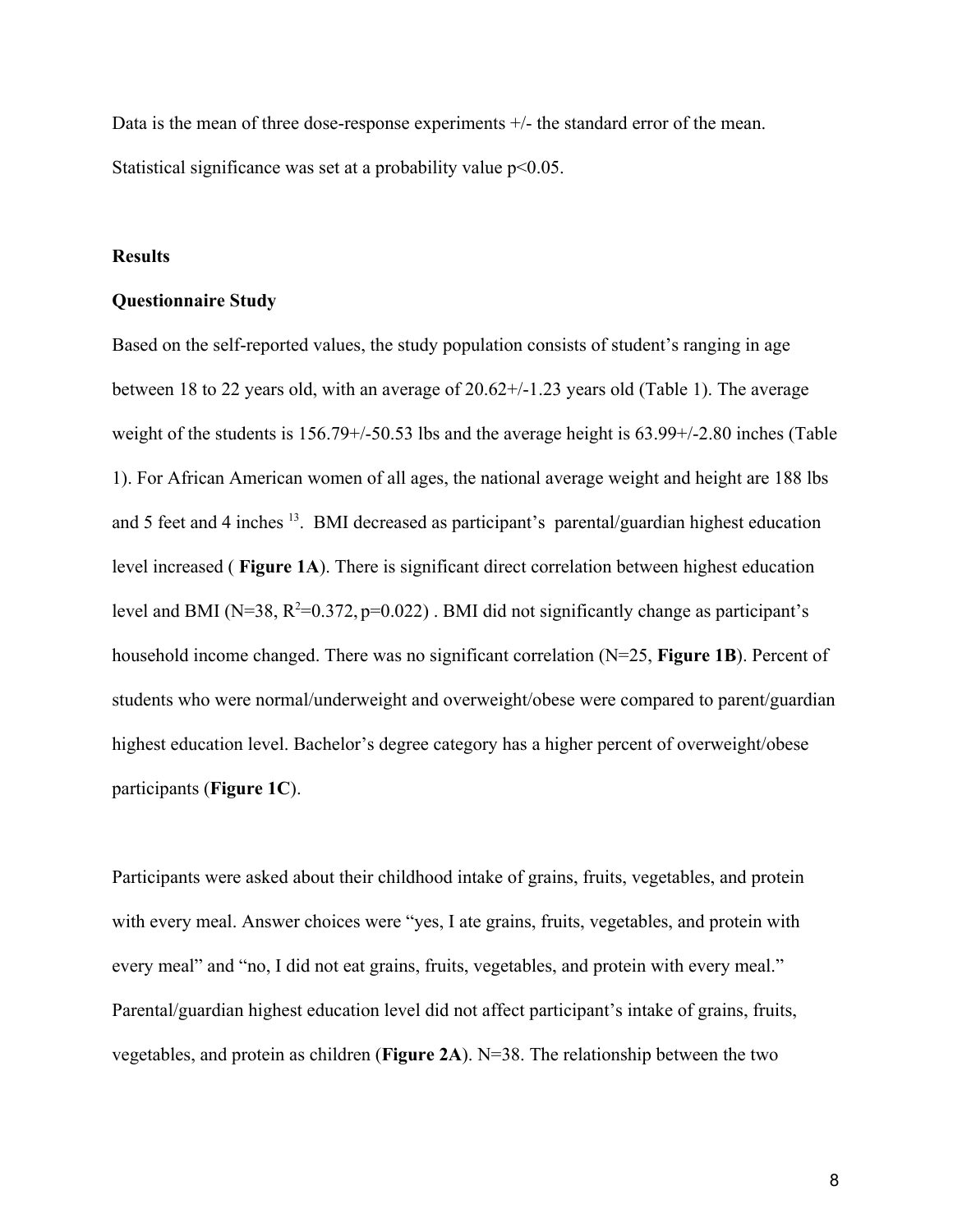variables was not significant.. Household income affected participant's intake of grains, fruits, vegetables, and protein as children. (**Figure 2B**). There was a significant direct correlation between household income and fruit, vegetable and grain consumption as a child (N=25,  $R^2=$ 0.8963, p<0.00001). Participants were asked about their current physical activity level in college. Answer choices ranged from "very active," "active," "moderately active," "somewhat active," and "I do not like to exercise." Parent/guardian highest level of education did not have an effect on student's physical activity level. There was no significant correlation detected (**Figure 2C**). Household income had an effect on student's physical activity level. There was significant direct correlation between household income and the student's physical activity level (N=24, R <sup>2</sup>=0.8963, p<0.00001, **Figure 2D**).

Participants were asked about their immediate and extended family member's cardiovascular health. (High Blood Pressure, Stroke, Type 2 Diabetes, High Cholesterol, and Heart Disease). Parental/guardian highest level of education did not have an effect on participant's immediate and extended family average number of CVD risk factors. There was no significant correlation (**Figure 3A**). Household income also did not have an effect on participant's immediate and extended family average number of CVD risk factors. There was no significant correlation (**Figure 3B**). Participants were asked if they thought they were at risk of developing cardiovascular disease. The answer choices were "Agree" or "Disagree." Highest education level of participant's parents affected participant's awareness of developing CVD. There was significant inverse correlation between the highest level of education and awareness of risks of CVD ( $N=37$ ,  $R^2= 0.45$ ,  $p=0.0052$ , **Figure 3C**). Household income also affected participant's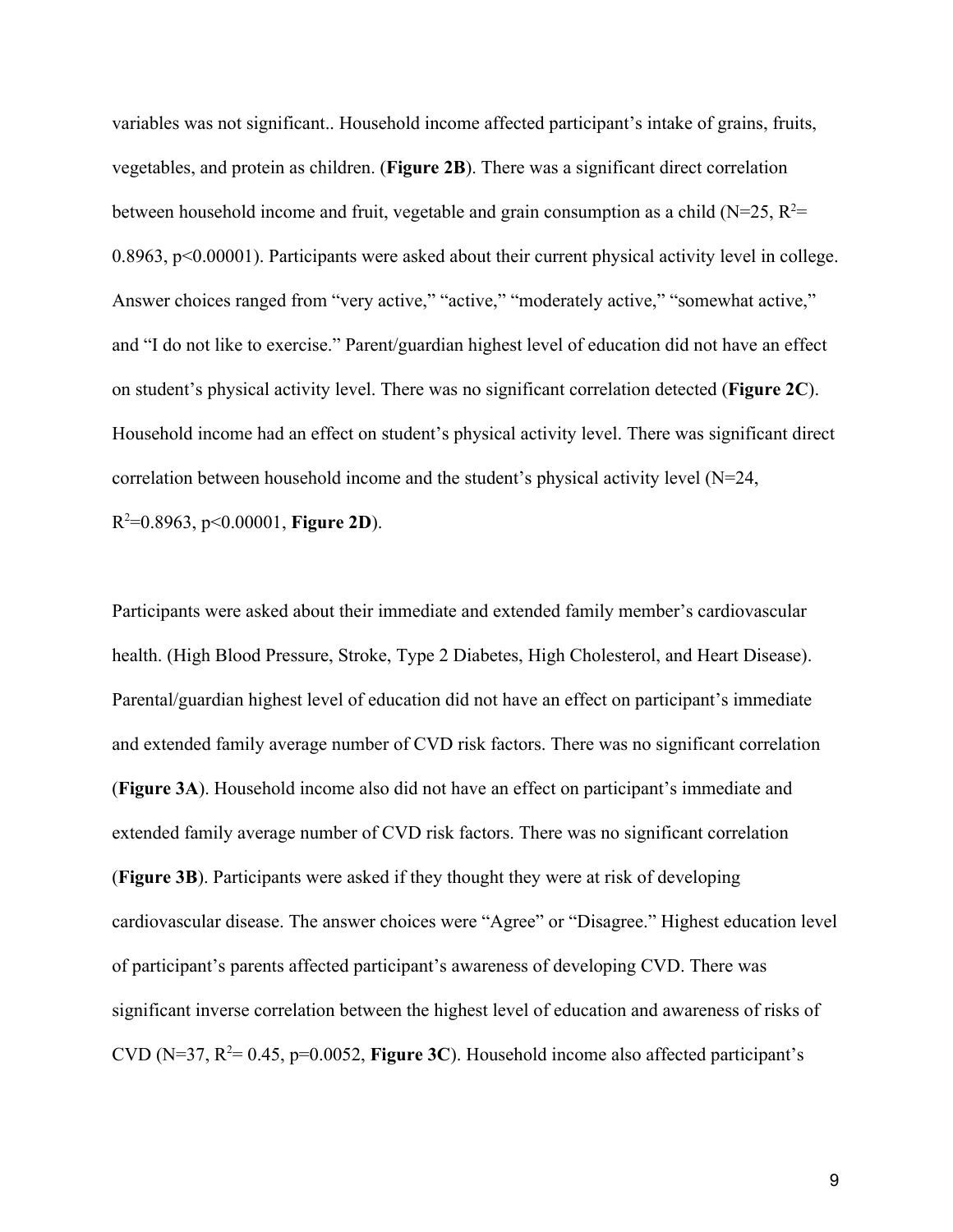awareness of developing CVD. in this case a significant direct correlation was observed between the two variables ( $R^2 = 0.891$ ,  $N=25$ ,  $p<0.00001$ ; **Figure 3D**).

# **Questionnaire Study Tables and Figures**

Table 1. Characteristics of the Sample population in comparison to national average.

| <b>Sample Population Average</b>      | Sample Population<br>$age = 20.62 + (-1.23 \text{ years})$ | National Average<br>Age: Adult Women 20 and<br>older<br>National Adult Women 20<br>and over Average BMI: |
|---------------------------------------|------------------------------------------------------------|----------------------------------------------------------------------------------------------------------|
| Average Weight [lbs] Mean<br>$+/- SD$ | $156.79 + - 50.53$                                         | 18813                                                                                                    |
| Average Height [in]                   | $63.99 + - 2.80$                                           | $64^{13}$                                                                                                |
| Average BMI                           | $26.72 + - 7.69$                                           | $32.3*$                                                                                                  |

\*18.5-24.9=Healthy BMI, 25-29.9=Overweight, 30.0+=Obese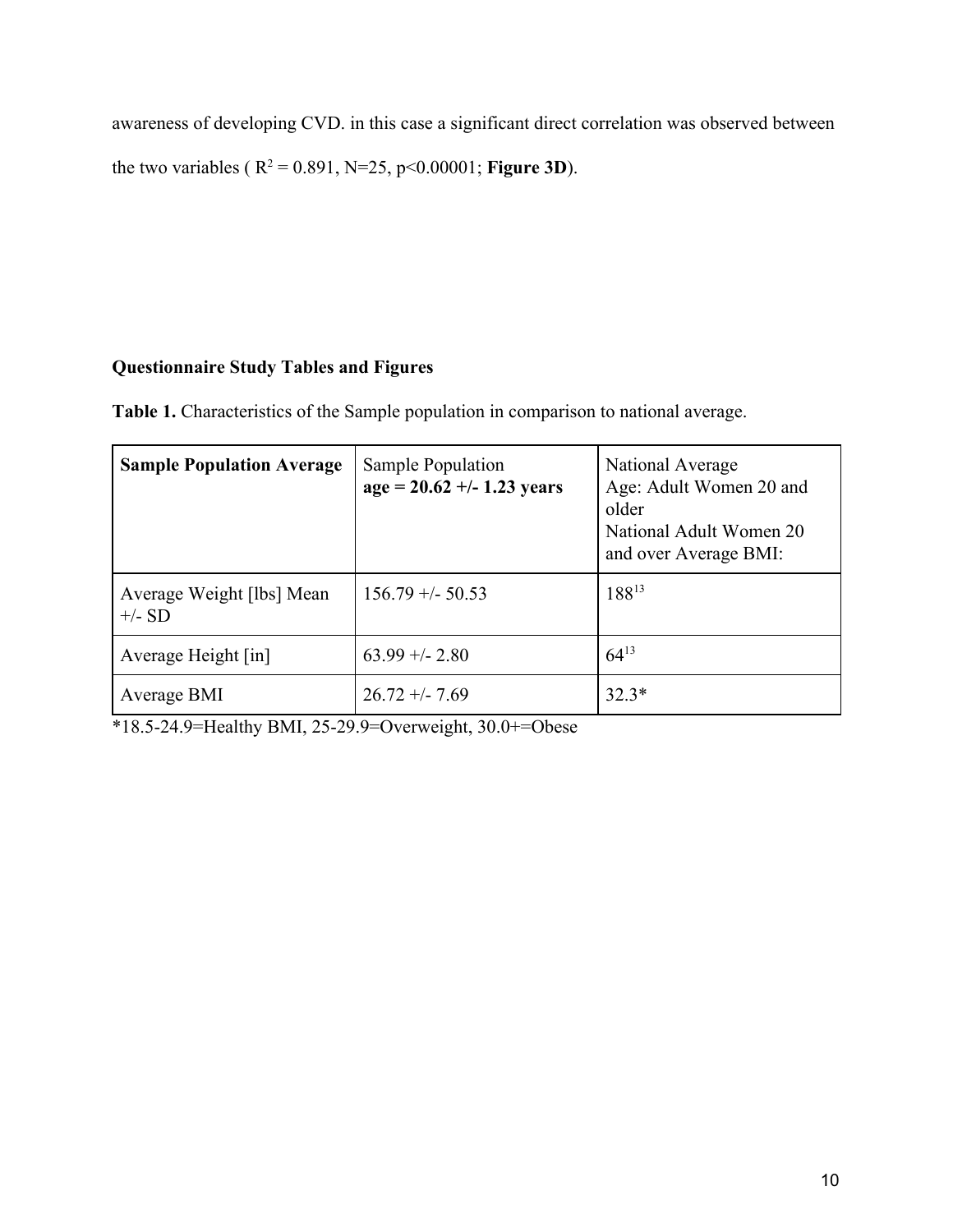

# **Figure 1. Relationship between highest education, household income, and BMI. A:**

Comparing average BMI to participant's parent/guardian highest education level. Bars represent mean BMI in specific category. Correlation between participant's parent/guardian highest education level to BMI is significant  $(N=38.R^2=0.372, p=0.022)$ . **B:** Comparing average BMI to participant's household income. Bars represent mean BMI in each specific category. The correlation is not significant (N=25). **C:** Graph demonstrates percentage of students who are normal or underweight and obese or overweight in each category of parental/guardian highest level of education. Bars represent percentage of students in category of either normal/underweight or overweight/obese. The correlation is not significant (N=38).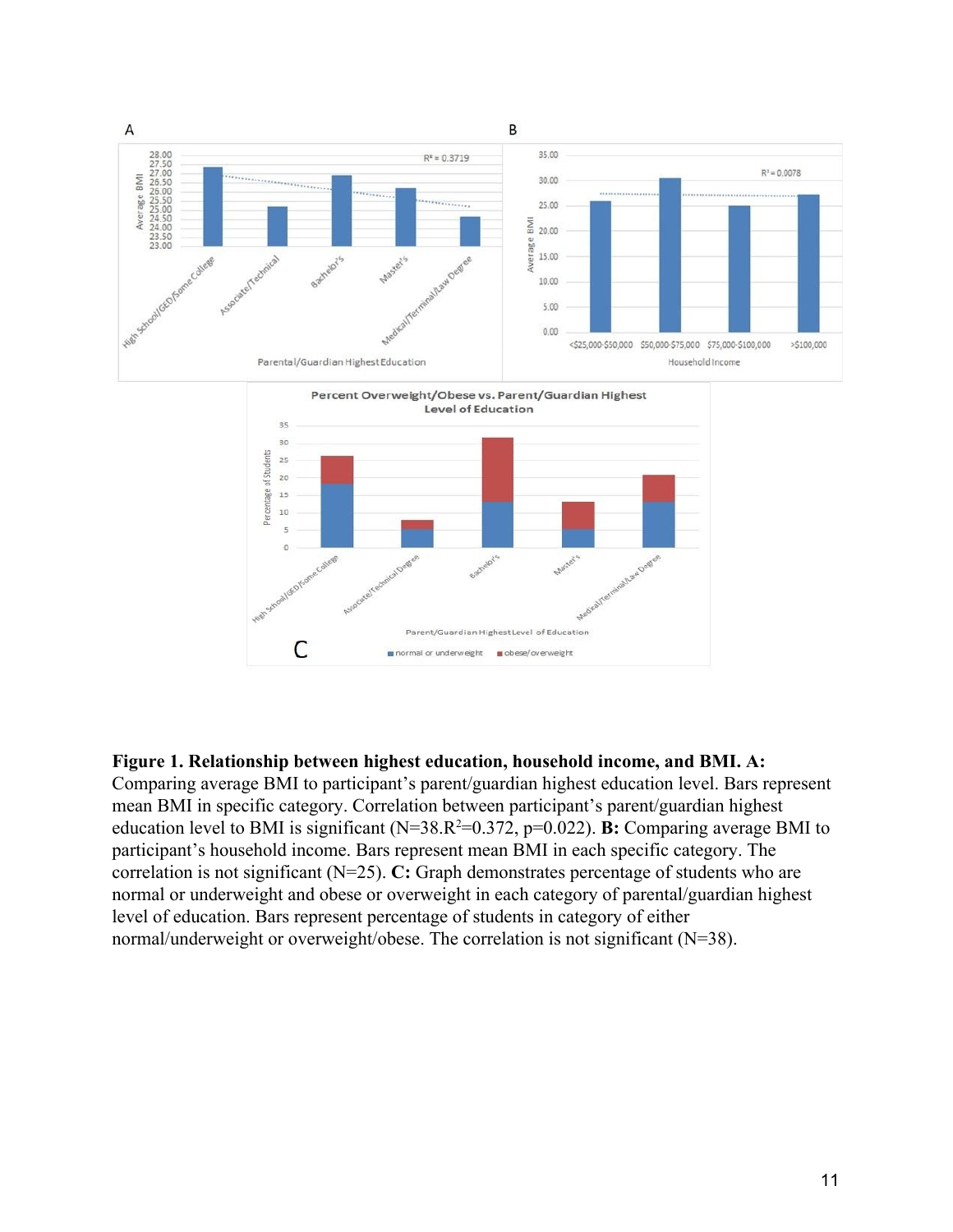

**Figure 2. Relationship between highest education, household income, and health behaviors A:** Comparing participant's parental/guardian highest education level to participant's grain, protein, fruits, and vegetable intake as a child. Bars represent number of students who did or did not eat fruits, grains, protein, and vegetables as children. The correlation is not significant (N=38). **B:** Comparing participant's household income to participant's grain, protein, fruits, and vegetable intake as a child. Bars represent number of students who did or did not eat fruits, grains, protein, and vegetables as children. Correlation between parental/guardian highest education level to participant's grain, protein, fruits, and vegetable intake as child is significant, (N=25, R<sup>2</sup>=0.90, p<0.00001. **C:** Comparing participant's parental/guardian highest education level to participant's activity level in college. Bars represent number of students who are active, moderately active, or who do not enjoy exercise while in college. . The correlation is not significant (N=37). **D:** Comparing participant's household income to participant's physical activity level in college. Bars represent number of students who are active, moderately active, or who do not enjoy exercise while in college. Trendline significant correlation between activity and household income significance ( $N=24$ ,  $R^2=0.891$ ,  $p<0.00001$ ).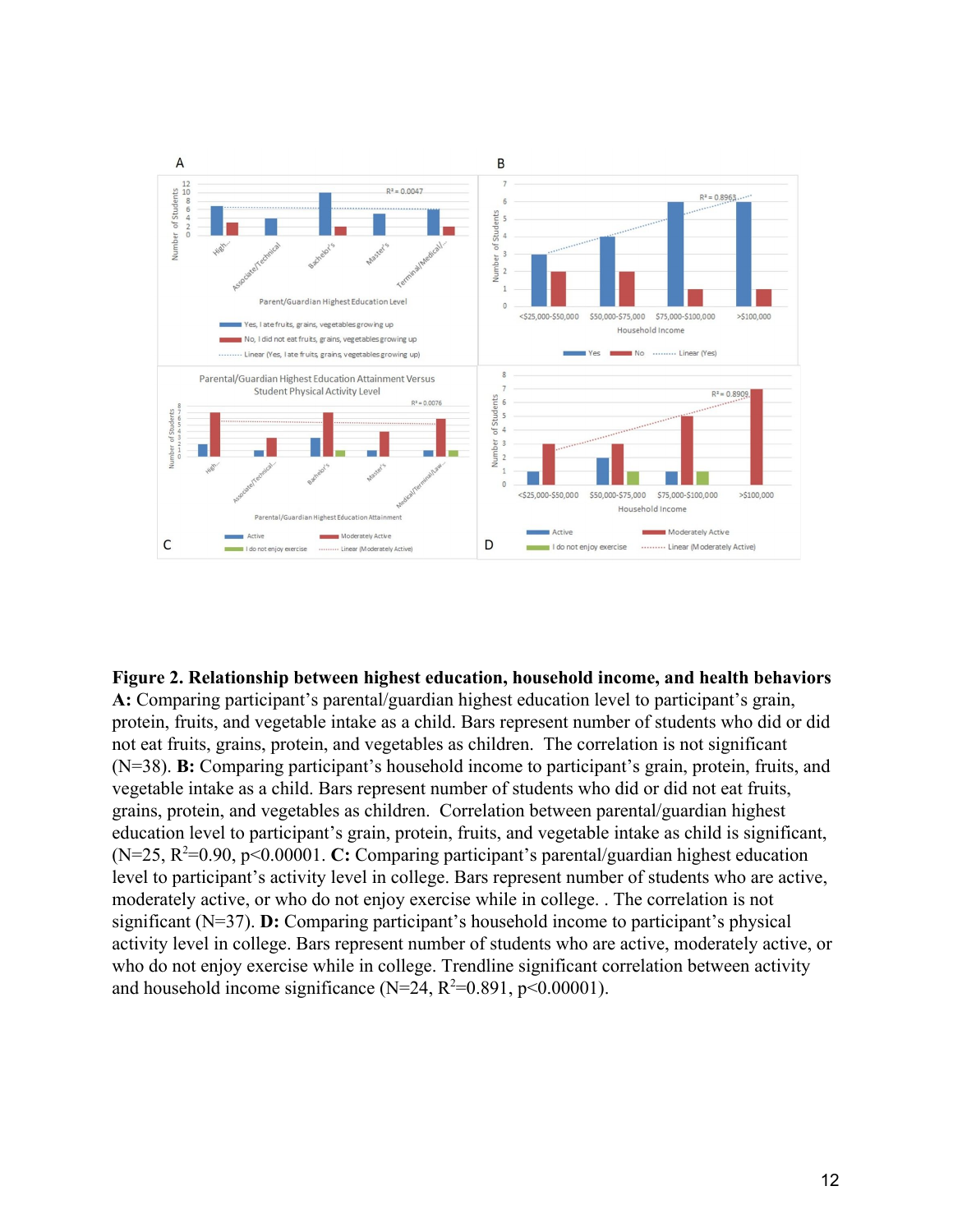

# **Figure 3. Relationship between highest education, household income and CVD risk**

**awareness and attitudes. A:** Comparing average number of risk factors of student's immediate and extended family members to parent/guardian highest level of education. Each bar represents the average number of risk factors of participant's immediate and extended family members. A number of 1-5.9 meant the average was 1 risk factor. A number of 6-6.9 means the average was 2 risk factors. A number of 7 means the average was 3 or more risk factors (N=33). The correlation is not significant. **B:** Comparing average number of risk factors of student's immediate and extended family members to household income. Ear bar represents the average number of risk factors of participant's immediate and extended family members (N=33). The correlation is not significant. **C:** Comparing awareness of risk of cardiovascular disease to student's parent/guardian highest education level. Responses are I agree I may be at risk of developing cardiovascular disease or I disagree, I may be at risk of developing cardiovascular disease. Bars represent the number of responses (agree or disagree) in each education group. Correlation between household income and awareness of developing cardiovascular disease is significant,  $(N=37, R^2= 0.45, p=0.0052)$ . **D:** Comparing awareness of risk of developing cardiovascular disease to student's household income. Responses are I agree I may be at risk of developing cardiovascular disease or I disagree, I may be at risk of developing cardiovascular disease. Bars represent the number of responses (agree or disagree) in each income bracket. There is a direct correlation between household income and awareness of developing cardiovascular disease is significant ( $N=25$ ,  $R^2 = 0.891$ ,  $p < 0.0001$ ).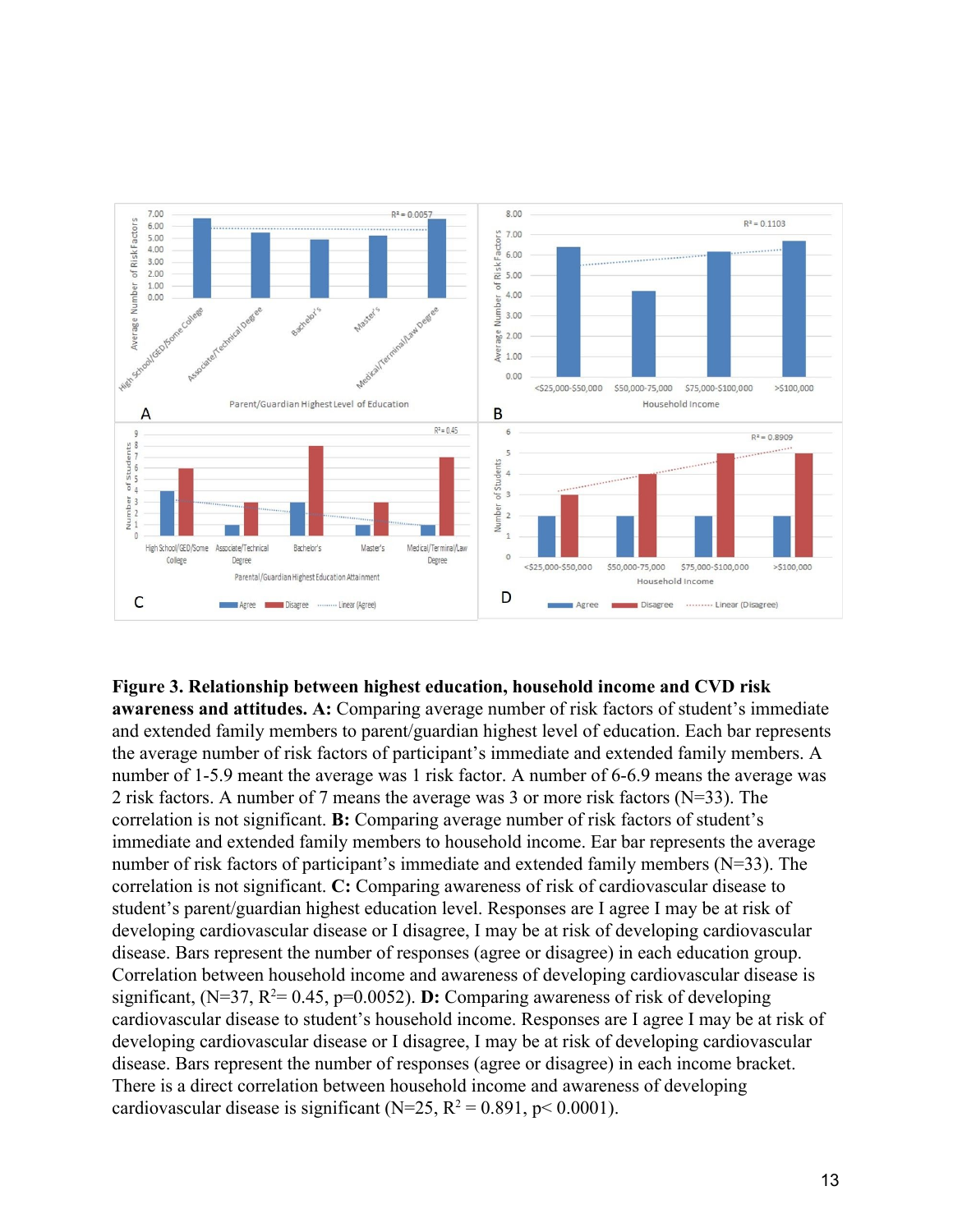# **RASM Study Results and Figures**

Impaired mitochondrial dynamics and the hormone resistin, which is a hormone secreted from adipocytes, both have been shown to correlate with vascular disease <sup>8</sup>. The purpose of this study is to determine the effect of resistin on expression of mitochondrial dynamics protein machinery. Through a dose response study using rat aortic smooth muscle cells (RASM) it was demonstrated that resistin stimulation does not alter expression of mitochondrial fission protein Drp1 in RASM (**Figure 4A**). Resistin stimulation does not alter expression of mitochondrial fusion protein Opa1 in RASM (**Figure 4B**). Resistin stimulation does not alter expression of mitochondrial fission protein Fis1 in RASM (**Figure 4C**). Resistin stimulation decreases expression of mitochondrial fusion protein mfn2 by 32% in RASM (**Figure 4D**).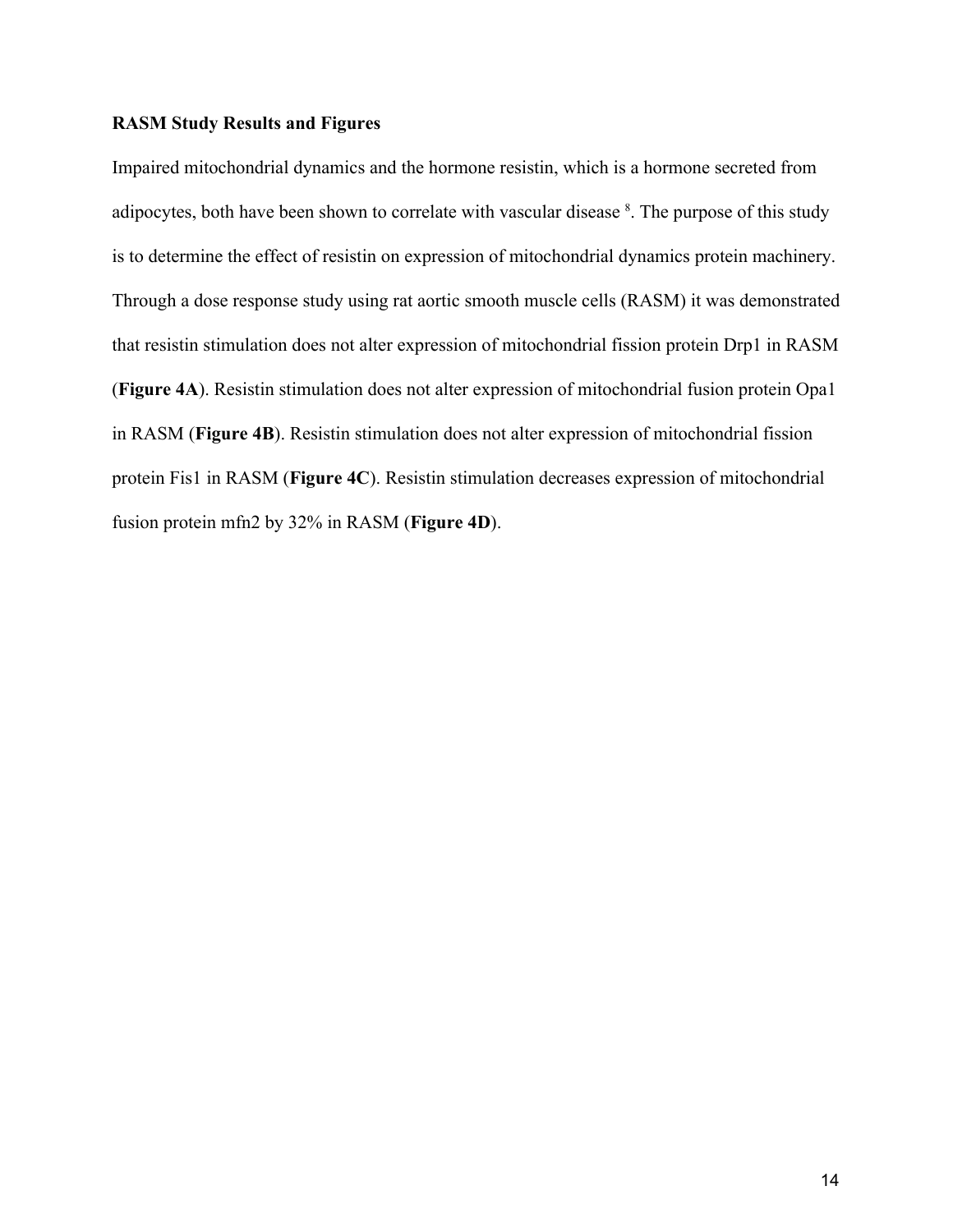

**Figure 4. Effect of resistin on expression of the mitochondrial dynamics protein machinery. A:** Resistin stimulation does not alter expression of mitochondrial fission protein Drp1 in RASM. **B:** Resistin stimulation does not alter expression of mitochondrial fusion protein Opa1 in RASM. **C:** Resistin stimulation does not alter expression of mitochondrial fission protein Fis1 in RASM. **D:** Resistin stimulation decreases expression of mitochondrial fusion protein mfn2 by 32% in RASM.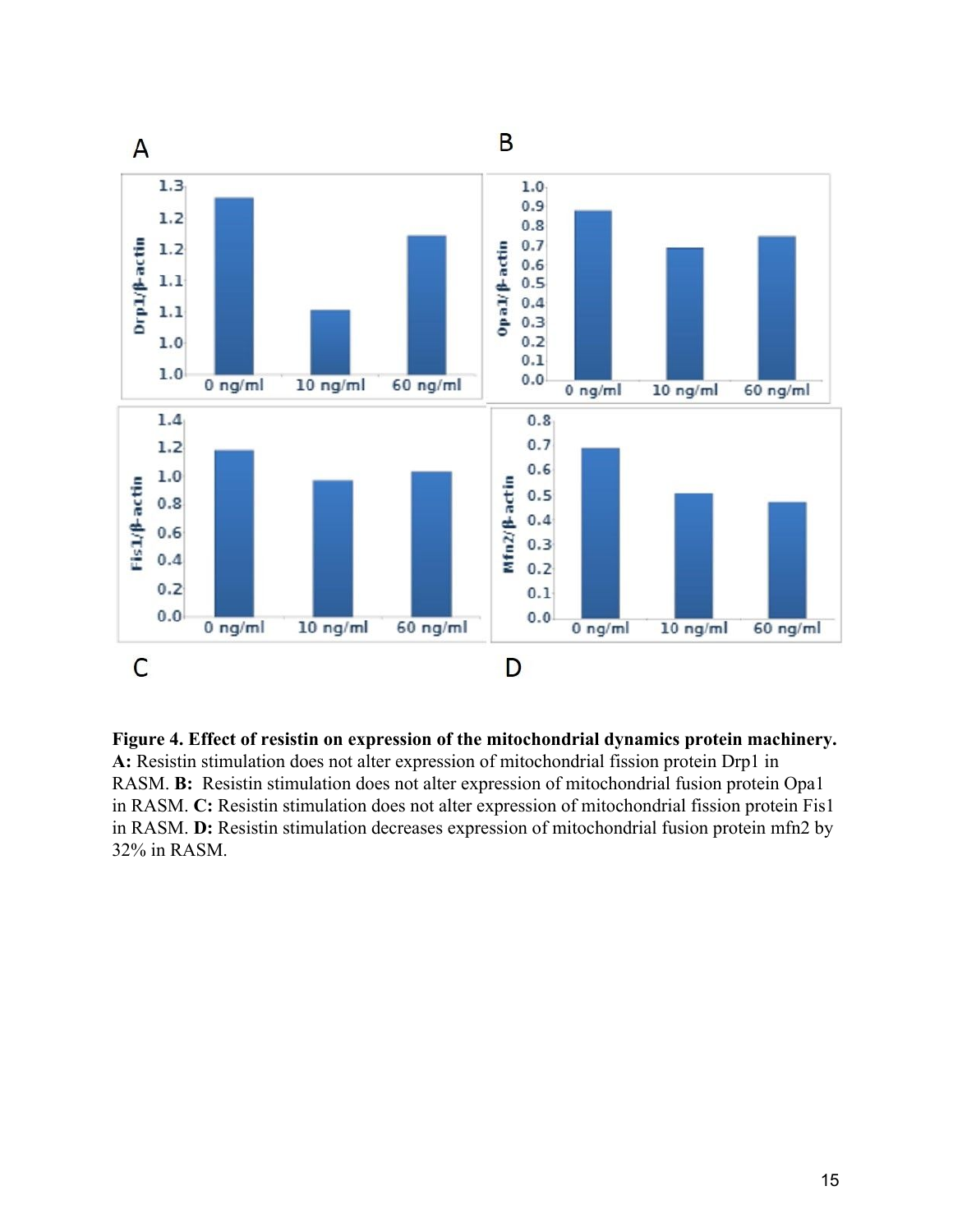# **Discussion and Conclusions:**

The student questionnaire data indicated that there is a correlation between socioeconomic status, specifically education, and maintaining healthy BMIs (**Figure 1A**). This data is consistent with existing data. Cutler et al found that people with higher education levels were least likely to be obese<sup>14</sup>. This may mean that people with more education are more knowledgeable about the benefits of a balanced diet and regular exercise. Other studies suggest that people with high education levels may be able to better interpret and apply nutritional and medical information <sup>15</sup>. It was hypothesized that income would present similar results as the highest education level compared to BMI, but there was no significance found in this study (**Figure 1B**). Existing data has shown that people with a higher income are least likely to be obese <sup>16</sup>. Our findings may be associated with the small N of 25. Many participants did not share their household income, so many points of data were missing.

Regular physical activity and a healthy diet both prevent the development of CVD and its risk factors<sup>4</sup>, which is why the impact of SES on health behaviors was also measured. While education was a major predictor of BMI outcomes, income was a better predictor of health behavior. This suggests that affordability of resources, such as gym memberships and healthier foods, is a stronger indicator of making healthy choices rather than understanding the benefits of healthy choices. We asked students about their fruits, grains, vegetables, and protein intake as children because we reasoned that students may change their habits when they are on their own in college. Our data on eating protein, fruits, vegetables, and grains with every meal is consistent with existing data. Existing data concludes that diet quality significantly improves with higher household income <sup>17</sup>. Similarly, household income had a major impact on physical activity level

16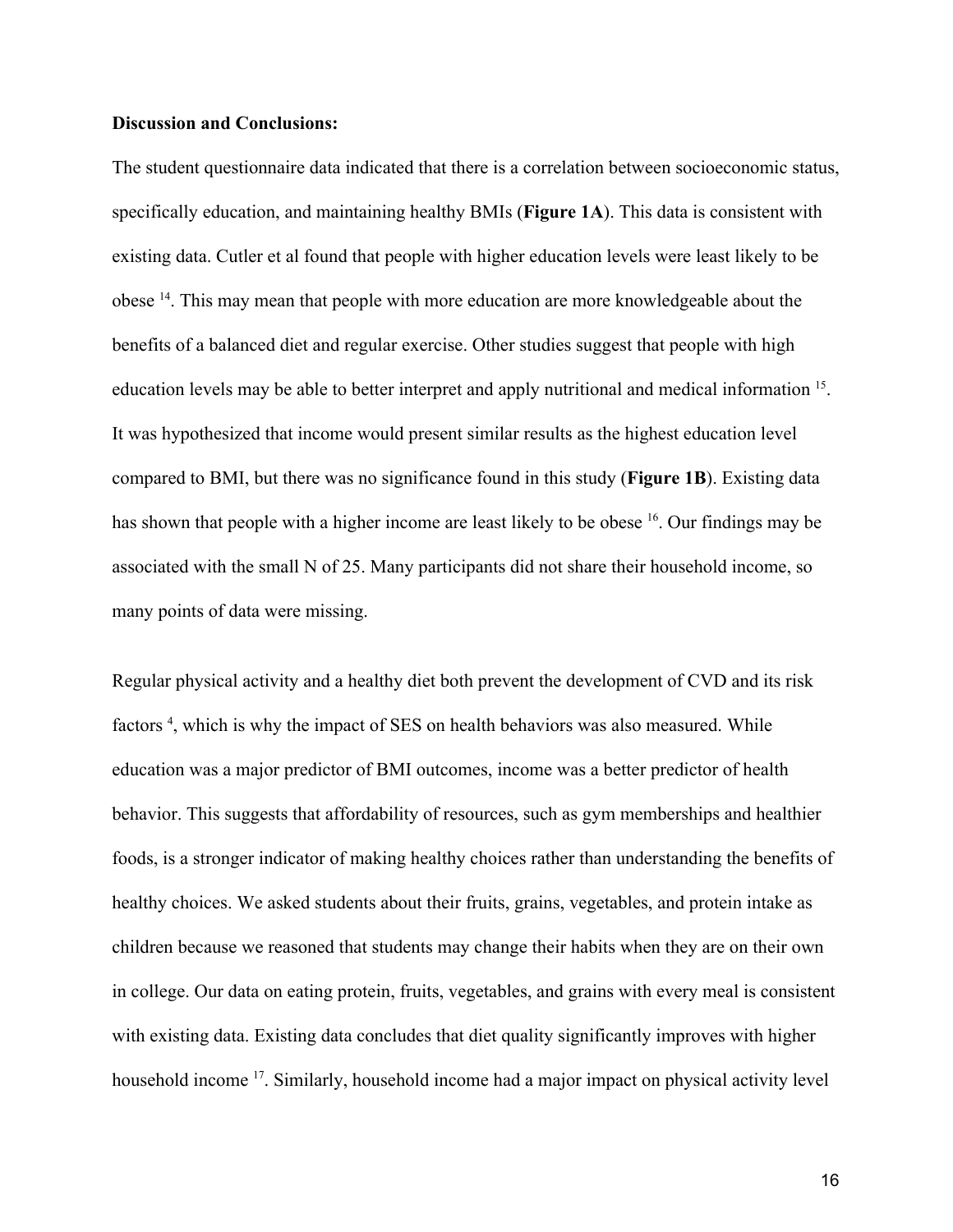in college (**Figure 2D**). Assuming that students have the same activity level prior to college, this finding suggests that students with a higher income may have had more opportunities to play organized sports or may have had a gym membership, so when they enter college, they keep these habits. Future studies would need to be conducted to compare the physical activity level of students before and during college to determine the impact of living on their own. Since this study is done in a college, everyone has equal access to a gym, so an extension of this study would need to be done to determine why income still affects activity level.

Participants were asked about their immediate and extended family health history. Neither highest education level of parent nor household income affected the average number of CVD risk factors of their family members. The average number of risk factors in the highest income bracket were the same in the lowest income bracket (**Figure 3B**). We hypothesize that cultural factors influence this finding, but another study would need to be conducted to understand why the average number of familial risk factors is high regardless of high education level and high household income. There is existing data on family communication about health among African American women and it is concluded that many people know discussing family health history is important, but researchers want to know more on how the conversation is conducted; there may be discussion differences between racial/ethnic groups <sup>18</sup>. It is possible that family members are in denial of their risk factors or do not know that because they have certain risk factors, their children are automatically at risk of developing the same risk factors. Another study would have to be conducted to determine the disconnect between one's awareness of developing CVD and their own risks of developing CVD.

17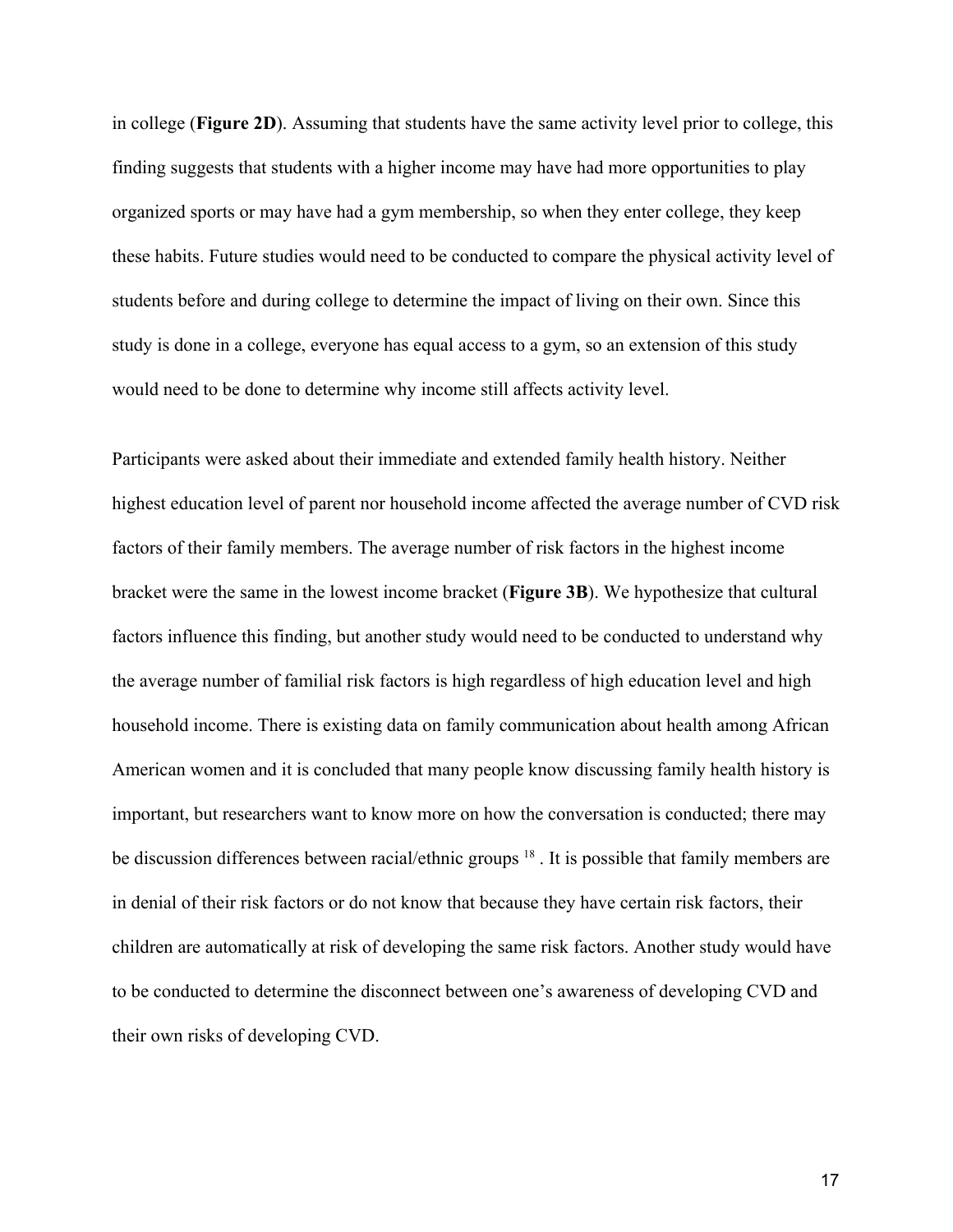We also wanted to determine whether SES has an impact on student's awareness of developing CVD. We discovered that individuals with parents who have higher education levels and higher income were least likely to agree that they were at risk of developing CVD (**Figure 3C**-**3D**). This finding is interesting because the average BMI of the cohort is  $26.72 +11.69$ , meaning many students are in the overweight/obese range and obesity is a risk factor of CVD (**Table 1**). Furthermore, many students regardless of parent/guardian highest education level and household income have family members with at least two CVD risk factors and genetics are a non-modifiable risk factor of CVD. According to other data on awareness of cardiovascular health, it would be expected that individuals in the highest education and income brackets would recognize their risk because of access to educational resources that help them make preventative decisions <sup>19</sup>. We hypothesize that younger age may influence student's awareness; many young adults believe that they are invincible. However, this finding could also suggest that people really may not know the risk factors surrounding CVD, hence why mortality rates of CVD are so high in the United States.

The RASM study suggests that resistin stimulation decreases expression of mitochondrial fusion protein mfn2 by 32% in RASM. However, resistin stimulation did not affect expression of Drp1, Opa1, or Fis1.The data is from the average of three dose response studies and still no significant change was found in Drp1, Opa1, or Fis1 expression. Further dose response studies would have to be conducted to ensure that this finding is valid or if this finding is the result of technique error.

 This finding suggests that resistin may stimulate mitochondrial fragmentation by decreasing expression of Mfn2. This is significant because current data has shown that an imbalance of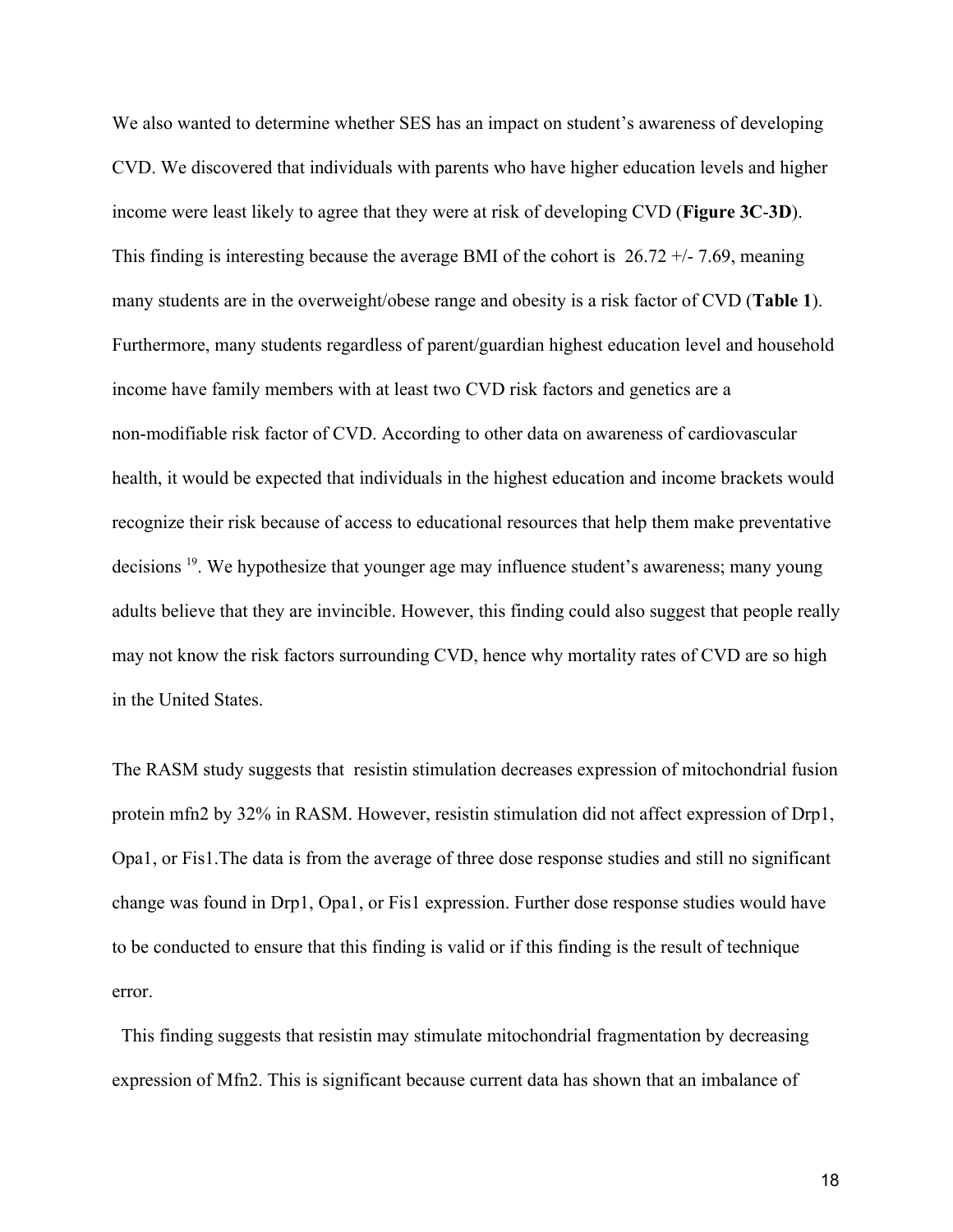mitochondrial fragmentation and fusion leads to vascular disease <sup>8</sup> and high levels of resistin are observed during obesity<sup>20</sup>. Understanding resistin's role in obesity and cardiovascular disease can give researchers a therapeutic target for the treatment of obesity-related cardiovascular diseases.

Findings from the questionnaire data and RASM study data suggests that CVD requires a multi-faceted conversation to help lower the CVD mortality rate in African American low-income communities. On the population level, social and economic power structures influence individual's health behavior, which impacts their risk of developing CVD. Furthermore, the questionnaire data revealed future implications of study regarding the cultural effect on Spelman student's health behavior, awareness, and attitudes towards cardiovascular disease and its risk factors. On the molecular level, more research needs to be conducted to understand the effect resistin has on the other fusion and fission proteins so different therapeutic targets become available for treating obesity-related cardiovascular diseases. Having a simultaneous population and molecular level conversation about cardiovascular health will hopefully lead to better cardiovascular health outcomes.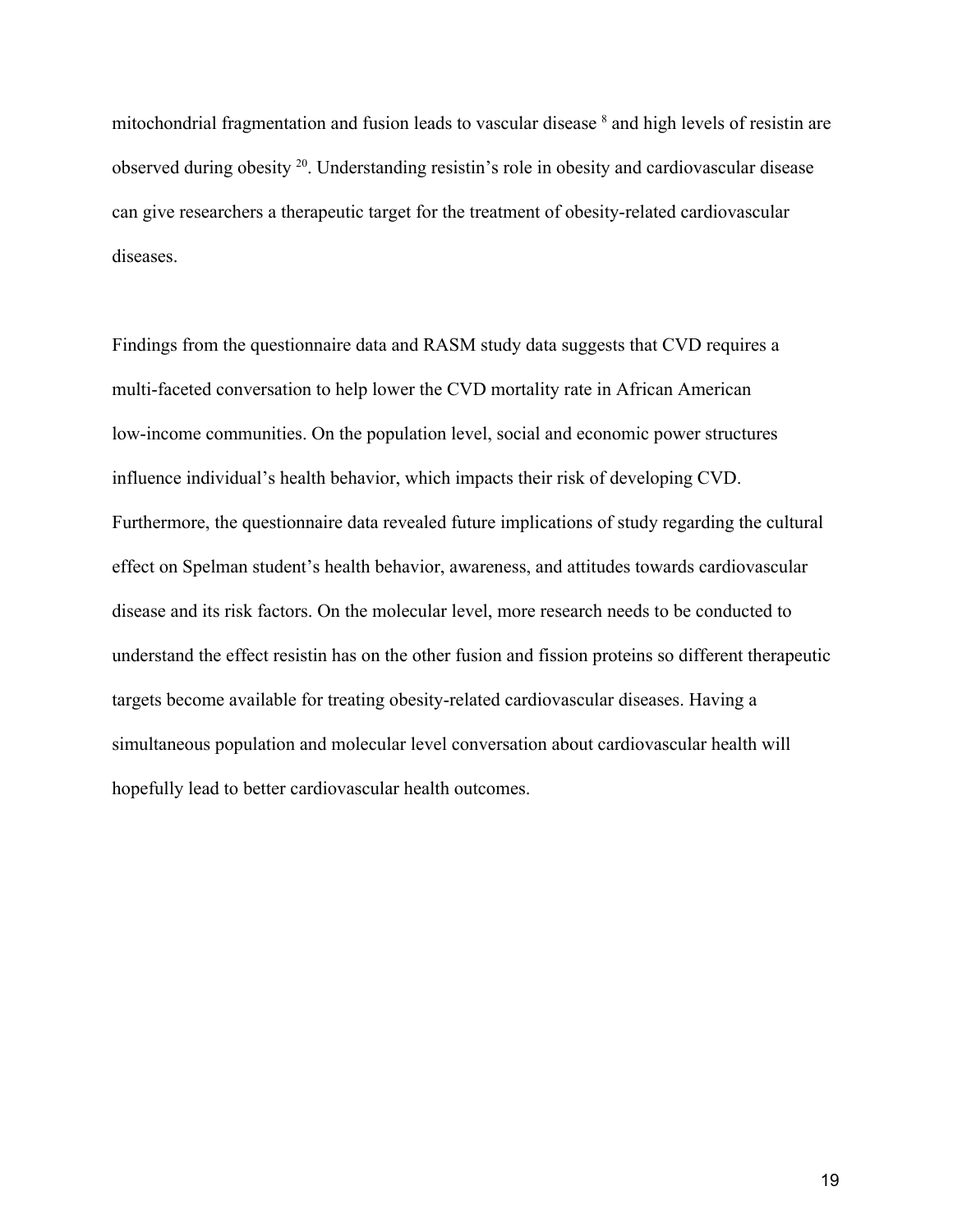# Acknowledgments

A special thank you to Dr. Anna Powolny Ventura, Senior Lecturer in the Biology Department, Dr. Mark Maloney, Biology Department Chair, and Dr. Tarshia Stanley, Ethel Waddell Githii Honors Program Director for support of this work.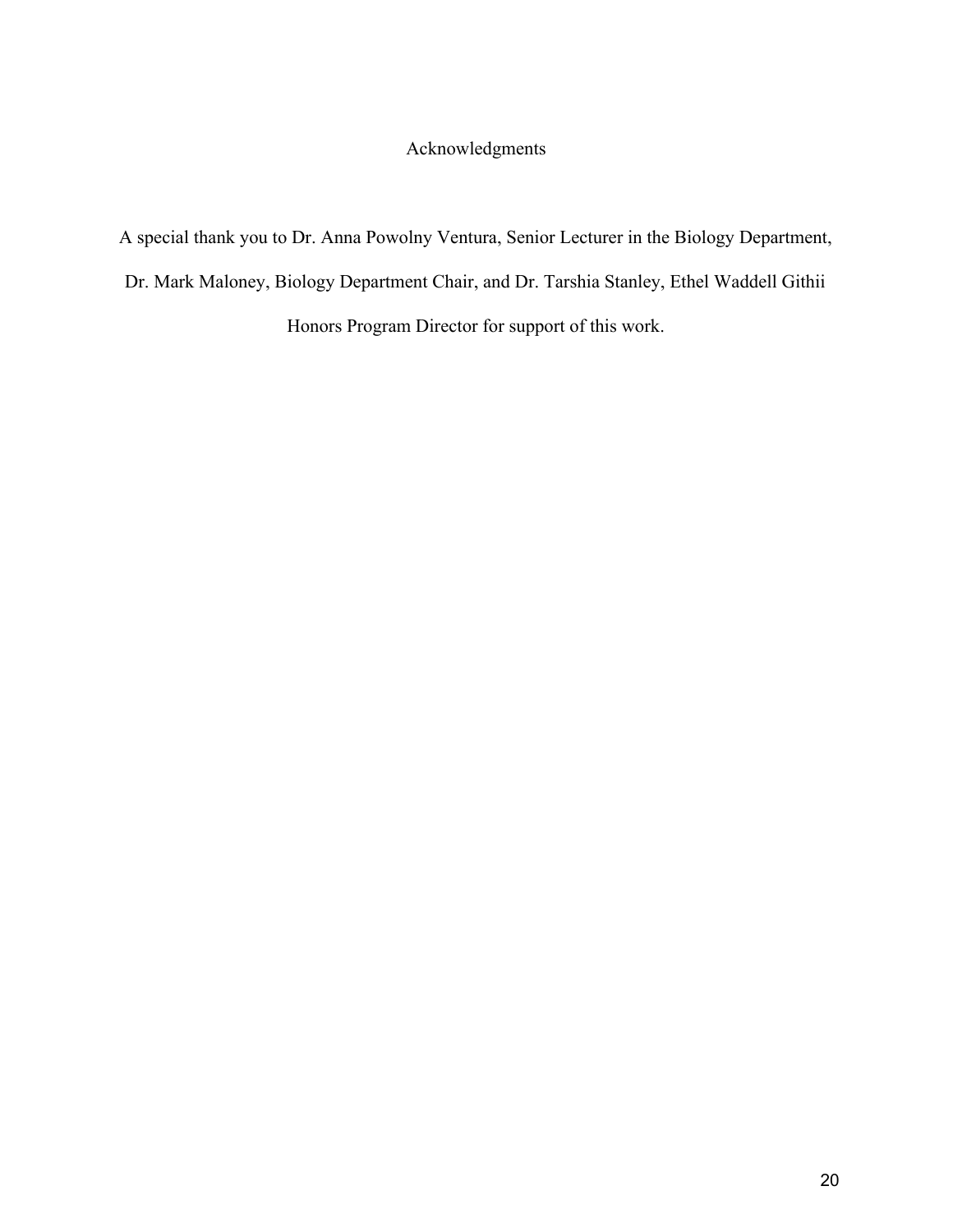# References

1. Heart Disease and Stroke Statistics – 2009 Update: A Report from the American Heart Association Statistics Committee and Stroke Statistics Subcommittee. Circulation 2008.

2. Mensah, G., Mokdad, A, et al. State of Disparities in Cardiovascular Health in the United States. Circulation. 2005; 111:1233-1241.

3. Williams, D. R., Priest, N., & Anderson, N. B. (2016). Understanding associations among race, socioeconomic status, and health: Patterns and prospects. *Health Psychology*, *35*(4), 407.

4. 2017. *What is Cardiovascular Disease?* Retrieved from [http://www.heart.org/HEARTORG/Conditions/What-is-Cardiovascular-Disease\\_UCM\\_301852\\_](http://www.heart.org/HEARTORG/Conditions/What-is-Cardiovascular-Disease_UCM_301852_Article.jsp#.Wu_5OKQvyUk) [Article.jsp#.Wu\\_5OKQvyUk](http://www.heart.org/HEARTORG/Conditions/What-is-Cardiovascular-Disease_UCM_301852_Article.jsp#.Wu_5OKQvyUk)

5. Libby, P., Ridker, P. M., & Hansson, G. K. (2011). Progress and challenges in translating the biology of atherosclerosis. *Nature*, *473*(7347), 317.

6. Swift, D. L., Lavie, C. J., Johannsen, N. M., Arena, R., Earnest, C. P., O'Keefe, J. H., ... & Church, T. S. (2013). Physical activity, cardiorespiratory fitness, and exercise training in primary and secondary coronary prevention.*Circulation Journal*, *77*(2), 281-292.

7. Navar, A. M., Peterson, E. D., Wojdyla, D., Sanchez, R. J., Sniderman, A. D., D'Agostino, R. B., & Pencina, M. J. (2016). Temporal changes in the association between modifiable risk factors and coronary heart disease incidence. *Jama*, *316*(19), 2041-2043.

8. Dallas, E , Scott, T. A., Zhong, W., Babayeva, O., & Francis, S. C. (2016). SGK1-Dependent Sirt3 Phosphorylation Regulates Mitochondrial Dynamics. *Circulation Research, 119,* A283.

9. Ni, H. M., Williams, J. A., & Ding, W. X. (2015). Mitochondrial dynamics and mitochondrial quality control. *Redox biology*, *4*, 6-13.

10. Ver Ploeg, M. (Ed.). (2010). *Access to affordable and nutritious food: measuring and understanding food deserts and their consequences: report to Congress*. Diane Publishing.

11. Cooksey-Stowers, K., Schwartz, M. B., & Brownell, K. D. (2017). Food Swamps Predict Obesity Rates Better Than Food Deserts in the United States. *International journal of environmental research and public health*, *14*(11), 1366.

12. Centers for Disease Control and Prevention. (2014). African Americans Heart Disease and Stroke Fact Sheet.